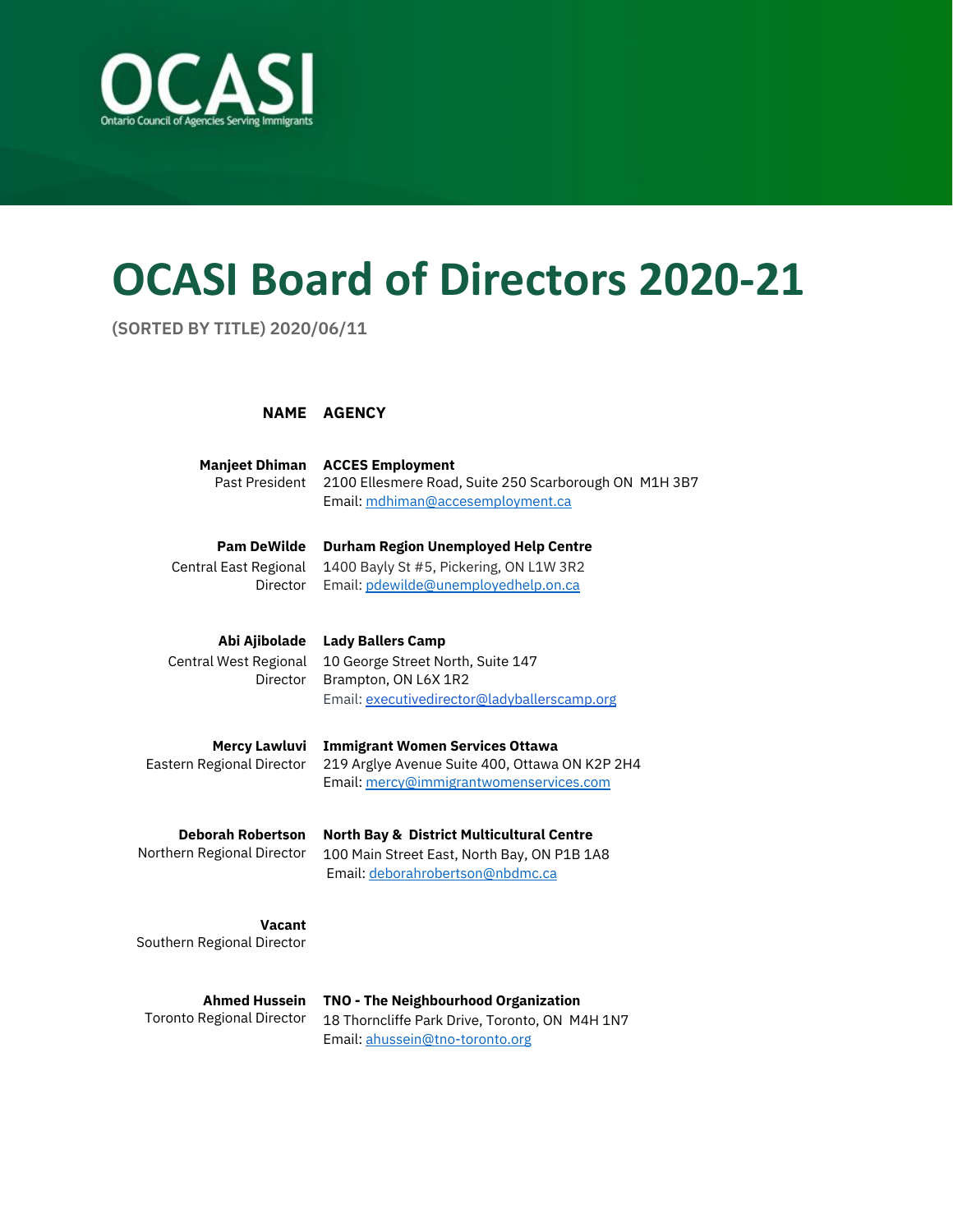| <b>Corina Carvallo</b><br><b>Toronto Regional Director</b> | <b>Skills for Change</b><br>791 St. Clair Avenue West, Toronto, Ontario M6C 1B7<br>Email: carvallo@skillsforchange.org                                    |
|------------------------------------------------------------|-----------------------------------------------------------------------------------------------------------------------------------------------------------|
| Valerian Marochko<br>Western Regional Director             | <b>London Cross Cultural Learner Centre (CCLC)</b><br>505 Dundas Street, London, ON N6B 1W4<br>Email: vmarochko@lcclc.org                                 |
| <b>Alfred Lam</b><br><b>Provincial Director</b>            | <b>Centre for Immigrant and Community Services (CICS)</b><br>2330 Midland Avenue, Scarborough ON M1S 5G5<br>Email: alfred.lam@cicscanada.com              |
| Deepa Mattoo<br><b>Provincial Director</b>                 | <b>Barbra Schlifer Commemorative Clinic</b><br>489 College Street, Suite 503 oronto, ON M6G 1A5<br>Email: dmattoo@schliferclinic.com                      |
| <b>Emily Kovacs</b><br><b>Provincial Director</b>          | Niagara Folk Arts Multicultural Centre<br>85 Church Street St. Catherine's, ON L2R 3C7<br>Email: ekovacs@folk-arts.ca                                     |
| Janet Madume<br><b>Provincial Director</b>                 | Welland Heritage Council & Multicultural Centre/Employment Solutions<br>26 East Main Street, Welland L3B 3W3<br>Email: jmadume@wellandheritagecouncil.com |
| <b>Jeff Kariuki</b><br><b>Provincial Director</b>          | <b>Job Skills</b><br>8400 Woodbine, Units 100-101, Markham, ON L3R 1N1<br>Email: <i>jkariuki@jobskills.org</i>                                            |
| Paulina Wyrzykowski<br><b>Provincial Director</b>          | The Neighbourhood Group<br>91 Bellevue Avenue, Toronto ON M6R 1A3<br>Email: Director@torontolip.com                                                       |
| <b>Tracy Callaghan</b><br><b>Provincial Director</b>       | <b>Adult Language and Learning</b><br>240 King Street West, Suite 101, Chatham ON N7M 1E7<br>E-mail: tracy@adultlanguageandlearning.ca                    |
| <b>Uzma Qureshi</b><br><b>Provincial Director</b>          | <b>Immigrants Working Centre</b><br>8 Main Street East. Suite 101 Hamilton ON L8N 1E8<br>Email: UQureshi@iwchamilton.ca                                   |